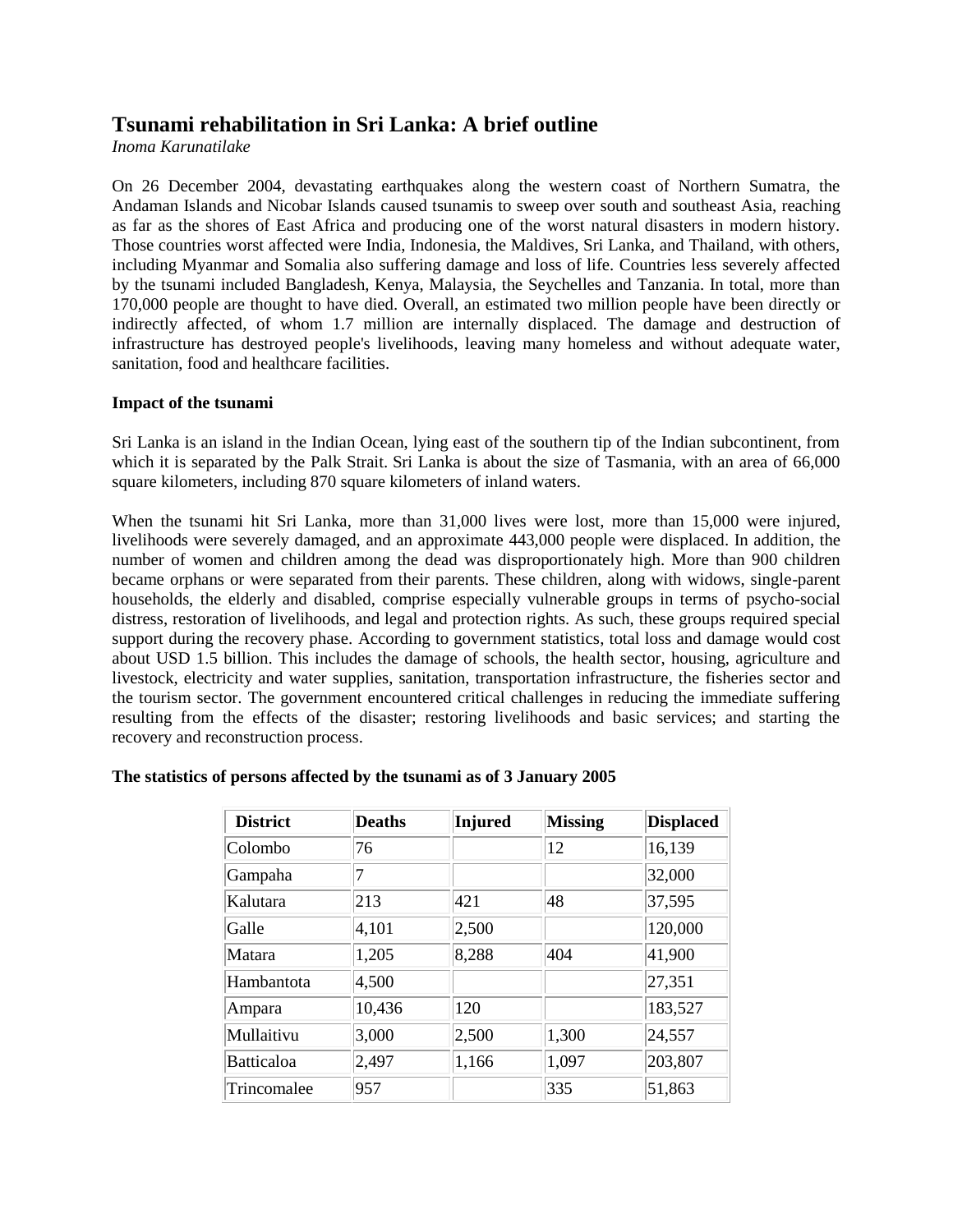| Killinochchi | 560    | 147    | 56    | 49,129  |
|--------------|--------|--------|-------|---------|
| Jaffna       | 2,640  | 541    | 540   | 48,729  |
| Puttlam      |        |        |       | 850     |
| Vavuniya     |        |        |       | 641     |
| Total        | 30,196 | 15,683 | 3,792 | 838,088 |

*Source: District Secretariats*

(These figures are tentative, as reported by the respective District Secretariats)

Although these communities have been traumatized, they have demonstrated a strong sense of cohesion in mobilizing themselves into groups to remove rubble and distribute relief supplies.

## **Initial reconstruction**

Immediately after the tsunami, the international community responded with unprecedented generosity and solidarity towards the rescue and relief efforts of the affected communities and authorities. With more than USD 6 billion being pledged for humanitarian emergency relief and reconstruction assistance, considerable resources were available to Sri Lanka for relief and recovery activities.

With these resources, the Sri Lankan government successfully rebuilt and repaired damaged roads, electricity and water supplies, and the sanitation system within 2-3 months after the tsunami. While these infrastructural developments are a cause for celebration, after four years, there are people still living in tsunami camps in various parts of the country. Immediately after the tsunami, the Sri Lankan government together with various NGOs provided for the basic needs of survivors, such as water, food, shelter, clothes and medicines without any discrimination. The authorities put survivors in common camps located at schools, temples and churches. They were then divided into two categories: permanent family and non-permanent family. Those who had their own houses prior to the tsunami were categorized as permanent, while those who didn't, who had lived in rented houses, were categorized as non-permanent. Both categories were given temporary houses in the camps. [photo  $1\& 2$ ]

Victims received cash donations for the first 3-4 months after the tsunami. The government and other organizations gave out Rs 5000 per family per month for four months. They also received a ration card worth Rs 200 per person per week for three months, for dry rations. The government further gave out Rs 2500 to buy other necessary items like cooking pots, tables and so forth. International organizations and local authorities together conducted health programmes, such as counseling and medical clinics, which were very useful. In the camps, most families survived by doing small jobs. Most of the families have more than four members and are living in a small room with few facilities. According to those still in the camps today, they live with the hope of eventually having their own houses. The government has apparently announced that all permanent families will get houses, but not the non-permanent families.

All of the children living in the camps are continuing their studies; the government has provided the necessary facilities for this.

#### **Government initiatives for future protection in the case of natural disasters**

- A Parliamentary Select Committee was appointed to review the disaster risk management status of the country and make recommendations.
- An Interim Committee on Early Warning System was set up.
- In May 2005, the Government of Sri Lanka passed the Sri Lanka Disaster Management Act No 13 of 2005 in the Parliament.